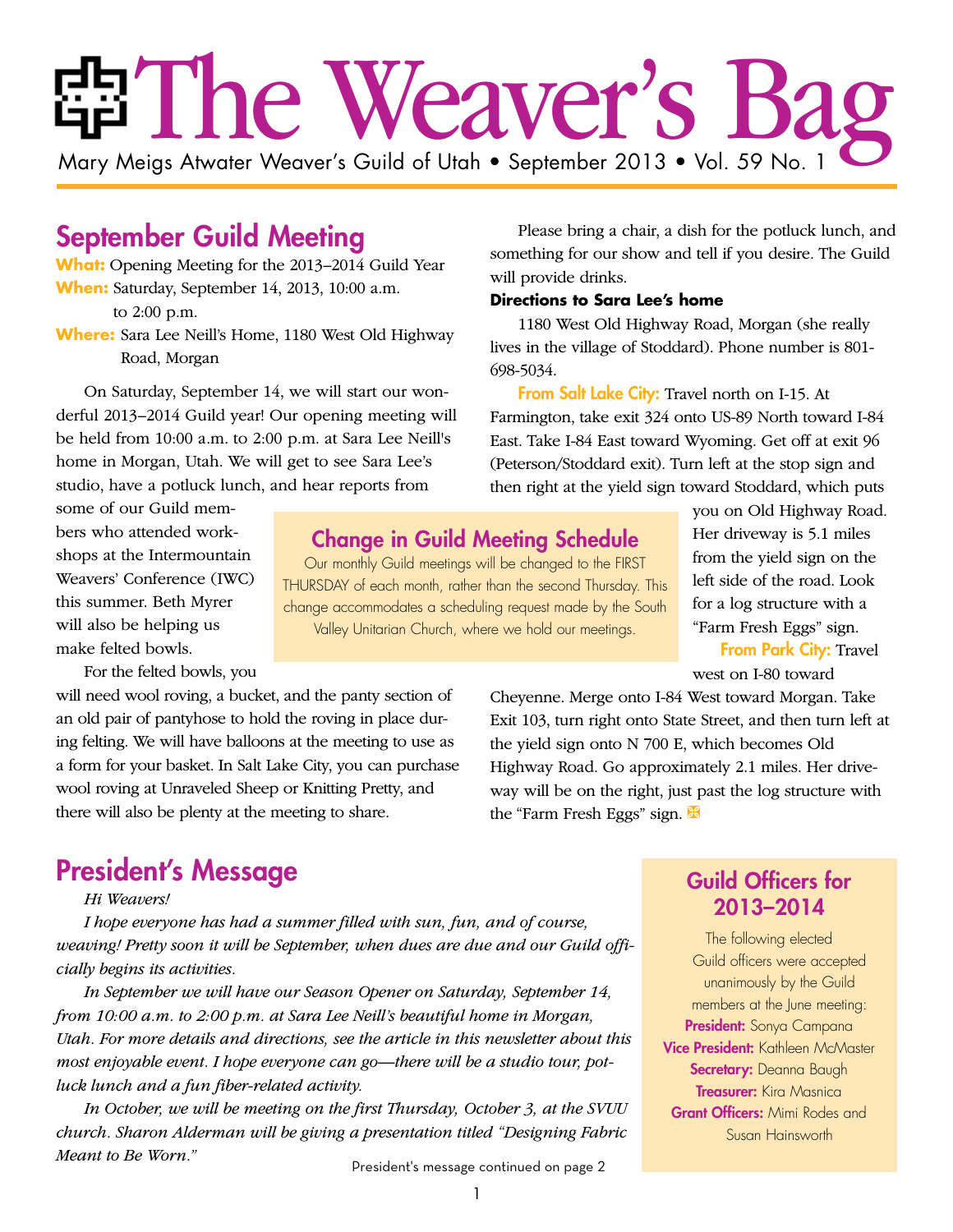President's message continued from page 1

*We also have Jason Collingwood coming on November 9, 10, and 11, to teach his rug weaving workshop! Maureen Wilson is chairing this event. Please see the workshop information page on the Guild website if you are*  interested in registering, and contact Maureen if you would like to help with the workshop. Jason will be teaching *our November Guild meeting on the evening of Monday, November 11. This is a change from our regular meeting day, but for Jason Collingwood, we can make a change!*

*Not only do we have fantastic monthly meetings planned, we will be having our biannual Fiber Festival in April! Mimi Rodes will be chairing this activity. There will be an evening reception with a speaker, a presentation by our visiting weaving expert, Rebecca Winter, and mini-workshops led by local fiber artists. Put this in your planner this event is not to be missed! Rebecca Winter will also be teaching a three-day workshop immediately after the fiber festival.*

*Our Guild Challenge this year will be "Fashion Fibers." So, get creative and make something beautiful to wear. This can include weaving, surface design, knitting, etc. At the end of the year, in May, we plan to have a Fashion Show to show off all our beautiful handmade items.*

*I am truly excited about the year ahead of us in the Guild! The Board and I are working hard to make our meetings as educational and fun as possible. I am looking forward to seeing you all again, and feel free to give me a call or shoot me an e-mail with any questions or concerns you may have.*

*Happy Weaving! Sonya Campana* Ì

# Summary of June Guild Meeting— Shibori Dyeing at Diane Haueter's Home

The June Guild meeting was held on June 15, 2013, at Diane Haueter's lovely home in Midway. We dyed silk scarves using a shibori technique, under the guidance of Diane and Patti Pitts. It was a gorgeous day to dye.

But first, we had Guild announcements: we are changing the regular Guild meeting dates to the first Thursday of the month, due to a scheduling request from the Unitarian Church. Our first meeting there will be in October. The new Guild Board nominations were read, and Charlene Lind moved for acceptance of the Board. The vote in favor was unanimous.

Sonya kicked off the meeting by thanking the outgoing Board as well as Diane and Patti for hosting the meeting and providing the dyeing guidance. Then the shibori dyeing commenced. Diane and Patti showed samples and techniques for folding or twisting the silk scarves and wrapping them on wine bottles, canning jars, PVC pipe sections, or thick marine

rope. Color recipes in earth tones from a Carol Soderlund workshop on color mixing for dyers (see more on her website carolsoderlund.com) were provided, and the silk scarves were presoaked in vinegar. We selected our color way, manipulated the scarves, applied the dyes, and steamed. After the prescribed steaming time, scarves

were rinsed and dried in the sun.

We had our potluck lunch, with beautiful valley views and our regular outstanding fare.

Afterwards, we had our show and tell on the dyeing results and the Guild scarf challenge to weave a scarf from our stash. Colors and shading effects of the dyeing were incredible. Some of the things observed from the dyeing effort: some got the color selected, but some recipes with very little yellow, for example, did not turn out quite as



Dying in a beautiful setting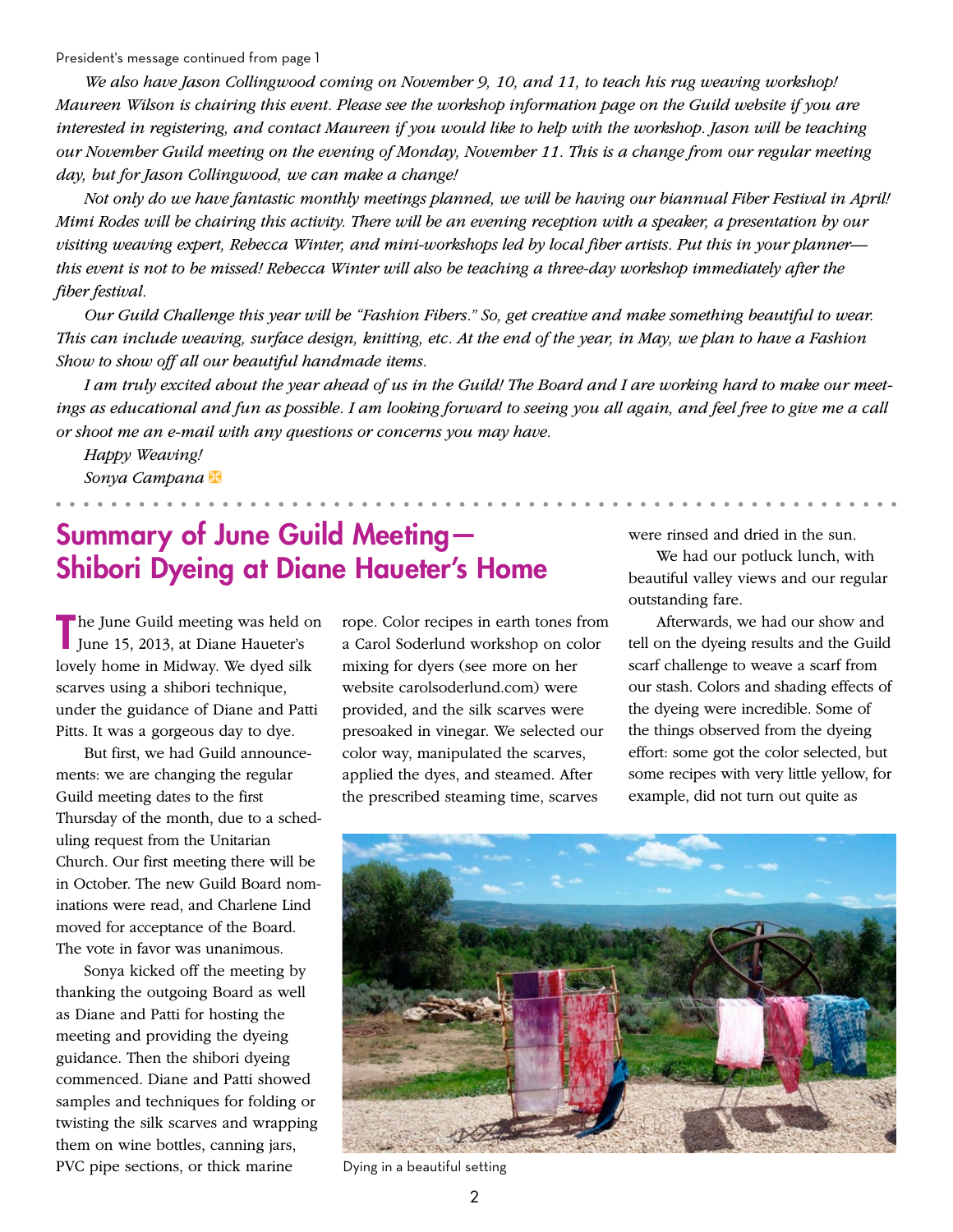expected. Small amounts of dye were difficult to measure. Some selected color ways from sections other than the earth tones got some very interesting color results, which would be a chalwhite, using a fan fold on the PVC pipe fixed with string. She got a good color break. We noticed that green is a difficult color to obtain. The scarves wrapped on the marine rope with a



Renee Page's Scarf

lenge to repeat. Tight twist in the silk gave a lot of resist and larger areas of white, as one would expect. Rubber bands used to attach to the form also provided resist. One type of treatment included accordion fold, spiral wrap around the PVC pipe, scrunched together, and wrapped tight with rubber bands. ReNee got an interesting pattern by deliberately leaving one area

# Jason Collingwood workshop in Salt Lake City!

November 9–11, 2013 (Saturday, Sunday, and Monday)

As the son of renowned rug weaver Peter Collingwood, Jason has carried on the tradition of innovative and excellent rug weaving and teaching started by his father. Jason will be traveling in the United States from England in 2013 and teaching at various guilds including the Mary Atwater Guild. Registration applications (on the Guild website) will be accepted until September 14.

tight twist achieved a marbled effect. Some colors were a surprise, but all of the scarves looked beautiful. One member applied some synthrapol to the silk as a resist. Another marine rope scarf had a circular pattern, and the dyer said that she twisted the silk as she scrunched it on the rope for a beautiful muted effect.

For the "weave

a scarf from your stash yarns" challenge, there were several Guild members who responded. Some examples included a houndstooth scarf in wool, collapse weave from handspun samples, a gemstone silk that was in a stash for 10 years, striped woven with a silk merino blend, a log cabin scarf in chenille, a black and white pinwheel scarf from soft sock yarn, huck lace from recycled sweater yarn, and a supplementary warp from a sock yarn and alpaca silk blend.

Other show and tell—we do love to see what others are up to: examples of shibori dyeing with indigo illustrating different patterns, stitched shibori, including one sewn with a sewing machine for an interesting resist, coin pattern, and some gold silk over-dyed with indigo to give a beautiful green. A rug in bulky wool weft and doubled worsted weight, and the leftover piece was stitched into a bag. A tapestry of Lake Tahoe, with beautiful shading, based on a photograph, highlights added after the piece was woven. An organza

# It's Time to Join the Guild

You can't find a better bargain than Guild membership! The Guild provides so many opportunities to learn and to associate with great artists. Guild dues are \$30 per year. Dues go to Kira Masnica, 1042 Fort Union Blvd. #138, Midvale, UT 84047.

silk scarf, dyed with a resist. A crocheted bag, charted designs recommended from Dover Publications; they are not copy written. A medieval book binding with birch (pronounced



Examples of low and high resist

"Book") from a Jim Croft workshop near Santa, Idaho. You can see examples on his website: Oldway Bookarts Tool and Workshops: traditionalhand. com/oldway

Many thanks, Diane, for opening your home to the Guild, and to you and Patti for your instruction. I certainly learned a lot about the Shibori technique.

 $-$ *Submitted by Maureen Wilson*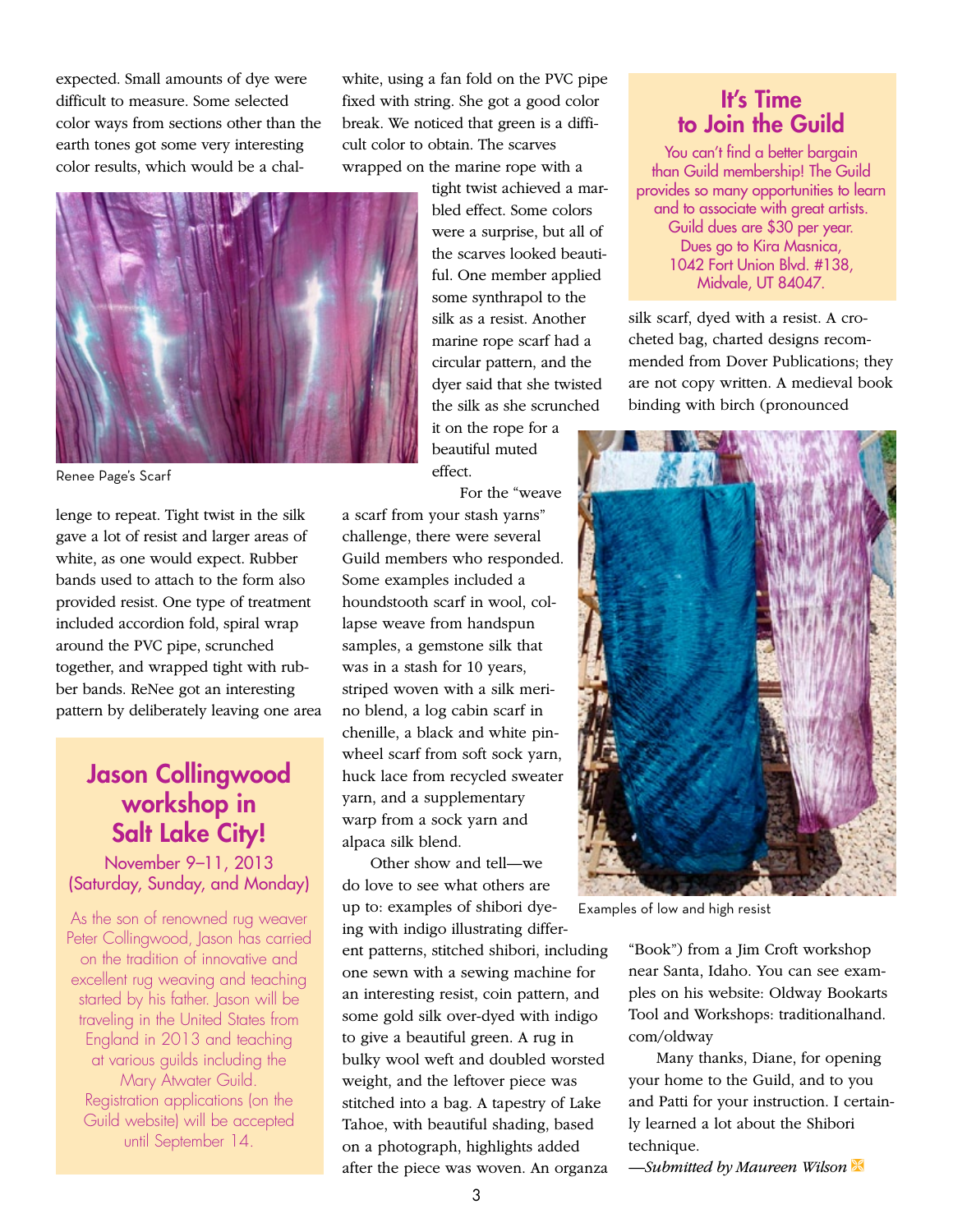# Shuttle-Craft Guild Bulletin #4, December 1924

This is the fourth monthly Bulletin<br>by Mary Meigs Atwater for the **by Mary Meigs Atwater for the** Shuttle-Craft Guild. The main part of the article addresses double weave, particularly weaving seamless bags and double-width material. This is weaving two layers of cloth, which lie one over the other on the loom.

The Shuttle-craft instructions are written for a sinking shed, and the basics are given. Both the seamless bag and double-width fabrics are illustrated with a cross-section diagram, threading, and tie-up, which has been enlarged and edited for readability below. For the tubing, a seamless bag with an outside layer in yarns or silks with any decoration is recommended and for the interior lining, a plain material. With this setup, the bottom layer is woven with the first shot from right to left, while the shot from left to right will weave the upper. For tubing, omit the first heddle  $(*1)$  in the threading to avoid a double thread that would be in the warp on one side. This weave is woven with one shuttle in a continuous circle, with no breaks in the fabric.

Figure 1. From Shuttle Craft Guild Bulletin #4

A double-width cloth may be woven on a smaller loom when larger

articles such as blankets or tablecloths are desired. The diagram also illustrates how this cloth would be woven in two layers, with an opening on one side. The first thread is not omitted and the shuttle is thrown from the right to left on treadle 1, across the bottom layer (remember, it is a sinking shed), back on treadle 2 for other shed for the bottom layer, then right to left on treadle 3 for the upper layer, and back again on treadle 4 for the last shot on the upper layer.

Mary advises to take care not to have the weaving draw in along the fold or there will be a streak of tight weaving there.

In the 2010 Interweave Press Publications Book titled *Doubleweave,* by Jennifer Moore, you'll see the diagrams for tubing and double-width cloth for a rising shed setup. The figures below are my crude approximation of those.



Figure 2. Rising shed tie-up and threading for tubing, taken from Jennifer Moore's book *Doubleweave*.



Figure 3. Double-width fabric threading, tie-up, and cross-section diagram, taken from Jennifer Moore's book *Doubleweave*.

Moore recommends the above tie-up in her double weave sampler because by separating the pattern shaft and the ones that raise the opposite layer, you are forced to be aware of what is happening to weave the two separate layers. Your understanding of the process is solidified.

Tips for success with doubleweave projects are given by both Mary Atwater and Jennifer Moore and do not seem to have changed over the years:

It is the fold that is the main concern, where care should be taken; it is the one thing for which there is more attention than any other facet of double weaving. To solve this problem, Jennifer Moore recommends that above all else, you should be consistent in your weaving, and practice weaving a fold before weaving a final piece. If using a stripe in your pattern, place the color change at the fold. Use a strong, smooth extra warp thread along the last couple of warps in each layer at the fold, threaded through the same heddle and dent. Weight these extra threads separately, and pull them out of the piece after it is off the loom. Try beating your weft with an open shed to hold the layers apart. After wet finishing the piece, press the fabric to help make it smooth along the fold line.

 $-Ma$ ureen Wilson

*Other articles in this bulletin include plans for a 13-yard warping board, recommendations for throw shuttles vs. stick shuttles, a new craft shop in Providence, and chained warps for sale \$4.50 for a warp that was 16–18" wide and 5 yards long—quite a deal.* 

- - - - - - - - - - - - - - - - - - - - - - - - - -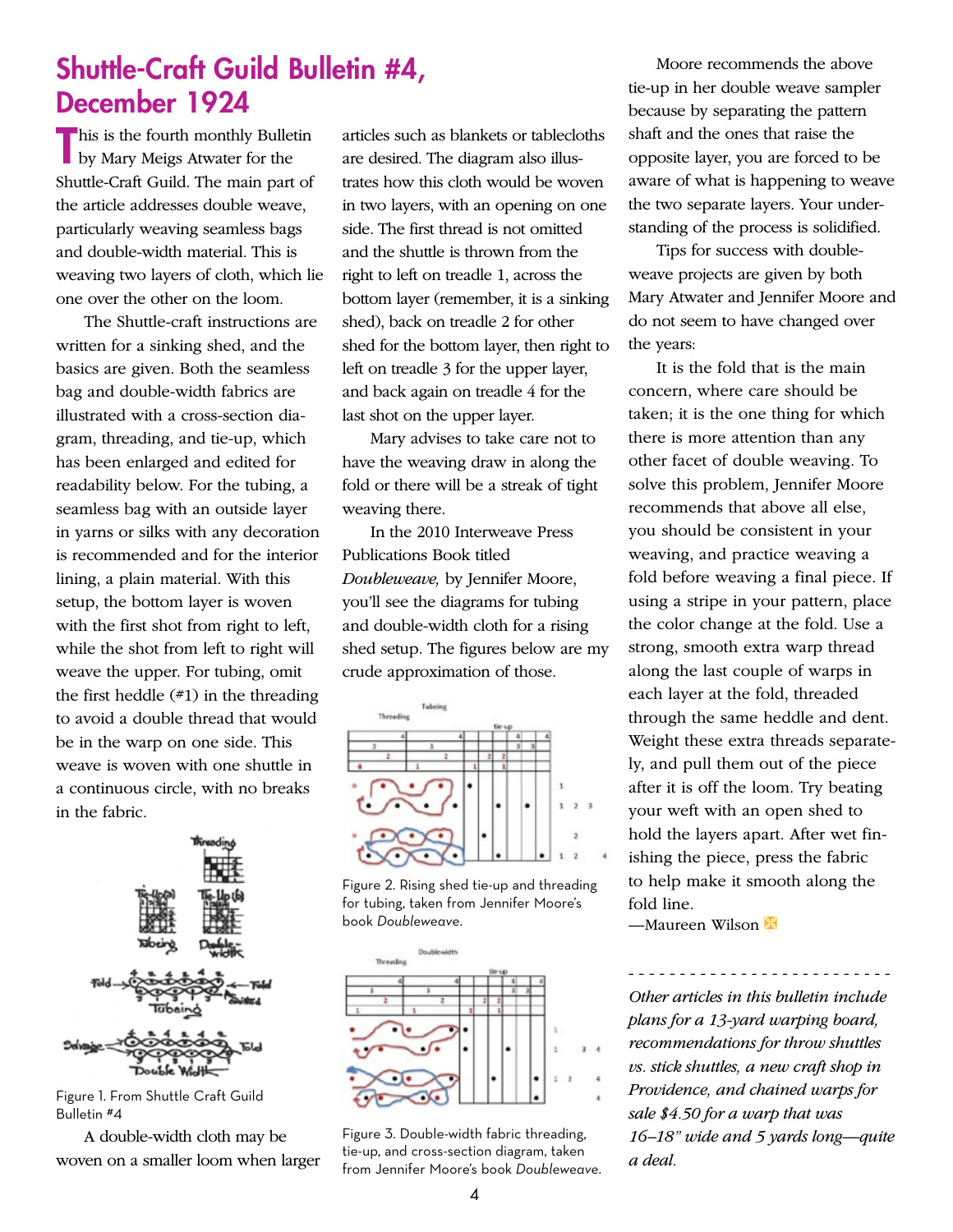

# Mary Meigs Atwater— The Beginning

ary Meigs Atwater, the woman after whom our Weaver's Guild is named, has been called the Dean of American Handweaving. She was described by her biographer, Mary Jo Reiter, as a woman ahead of her time, a great intellect, possessed of energy and talent. Fortunately for us, she chose to

devote those talents to researching, recording, and sharing information about weaving. This is the first of a series of articles on her life and her writings to illustrate who she was and how she became so important to our presentday weaving world. Most of this information comes from her biography *Weaving a Life: The Story of Mary Meigs Atwater,* compiled

by Mary Jo Reiter, edited by Veronica Patterson, and published by Interweave Press in 1992.

Mary Meigs was born February 28, 1878, in Rock Island, Illinois, to Montgomery Meigs and Grace Lynde Meigs. She was named for her paternal grandmother, Mary Adams Lynde, whom Mary described as given to the strongest possible opinions about everything. She was the eldest of six daughters, who came, in her words, at intervals of a year and a half: Mary, Louisa, Grace, Alice, Cornelia, and Frances.

Mary Meigs grew up in Keokuk, Iowa, along the Mississippi River, in a house filled with people, music, and books. Her parents were both educated in Germany. Her father was a civil engineer who worked for the North Pacific Railroad and was gone for long periods of time, then later worked on the

She was described by a male classmate as one of those "brainy girls," which pleased her. She was taken out of public school at age 14 and sent east to a finishing school— Miss Wheeler's, in Providence, Rhode Island. Miss Wheeler had studied art in Paris, and Mary was in one of the first groups that she took



Photo from *Weaving a Life: The Story of Mary Meigs Atwater*

Mississippi River in Keokuk. When he was home, he read to his daughters from Scott and Dickens. Mary's mother read poetry to them.

The introduction to her biography contains Mary's remembrance that when she was asked what she wanted to be when she grew up, she replied "a painter." Later she said that she was an artist, of sorts.

Mary and her sisters had governesses until she was 13, and then she went into the public school system, where she loved geometry, calling it the foundation and meaning of life.

to Europe to tour art galleries and study painting, going to Paris in 1894 at age 16. Mary loved it there, especially the Musee de Cluny, with its Roman ruins, tapestries, and ceramics. She described it as a "magic summer," but sadly, her mother died while she was on the journey. She returned to

Paris the following year, then went on to the Chicago Art Institute School of Design for drawing. Afterward, she was determined to become a muralist and returned a third time to Paris for further study. It was during this time that she met Max Atwater, a mining engineer. He proposed to her, and they were married in the spring of 1903, in Iowa. She would never return to Paris again. The next installment will cover her travels to mining towns in the West and the start of her family.  $\mathbb{X}$